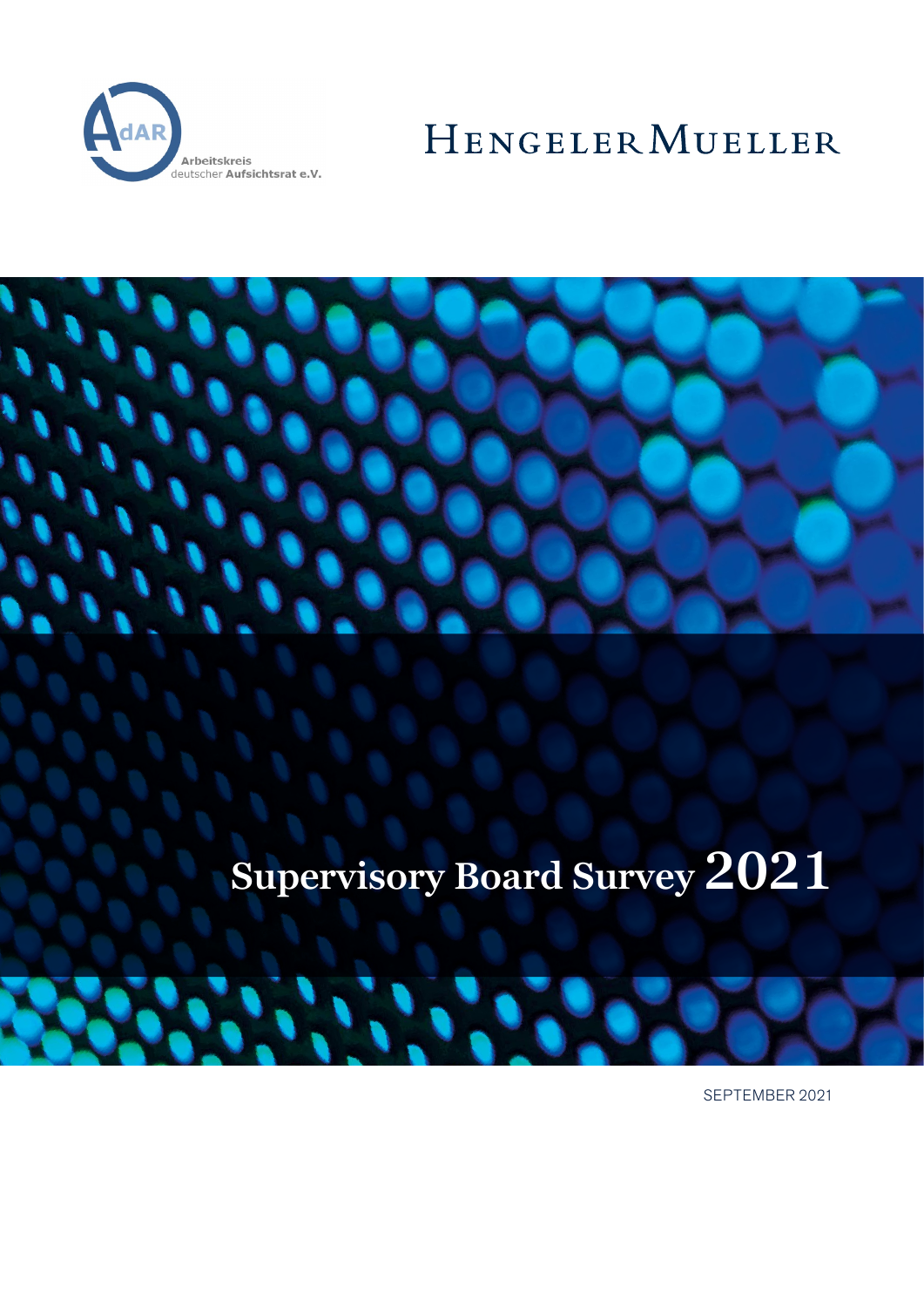# Table of contents

|                                     | 3  |                                                                                                                                |    |  |  |  |  |
|-------------------------------------|----|--------------------------------------------------------------------------------------------------------------------------------|----|--|--|--|--|
|                                     | 4  |                                                                                                                                |    |  |  |  |  |
|                                     |    | 1. The pandemic dominates the agenda of supervisory boards                                                                     | 4  |  |  |  |  |
|                                     |    | 2. Supervisory boards of listed companies see less need for reform 7                                                           |    |  |  |  |  |
|                                     | 3. | Resourcing and skills development are the biggest challenges,<br>with strong differences between listed and unlisted companies | 8  |  |  |  |  |
|                                     |    | 4. Supervisory board members of unlisted companies under greater<br>time pressure                                              | 10 |  |  |  |  |
|                                     |    | 5. Supervisory board members want individual training resources                                                                | 11 |  |  |  |  |
|                                     | 6. | Direct reporting lines more common in listed companies                                                                         | 12 |  |  |  |  |
|                                     | 7. | Presentation by Compliance and Audit representatives<br>is common                                                              | 13 |  |  |  |  |
|                                     | 8. | In the case of listed companies, direct access to senior executives<br>for information is customary                            | 13 |  |  |  |  |
| <b>C. Conclusion</b>                |    |                                                                                                                                |    |  |  |  |  |
| D. Methodology and demographics  17 |    |                                                                                                                                |    |  |  |  |  |
| 18                                  |    |                                                                                                                                |    |  |  |  |  |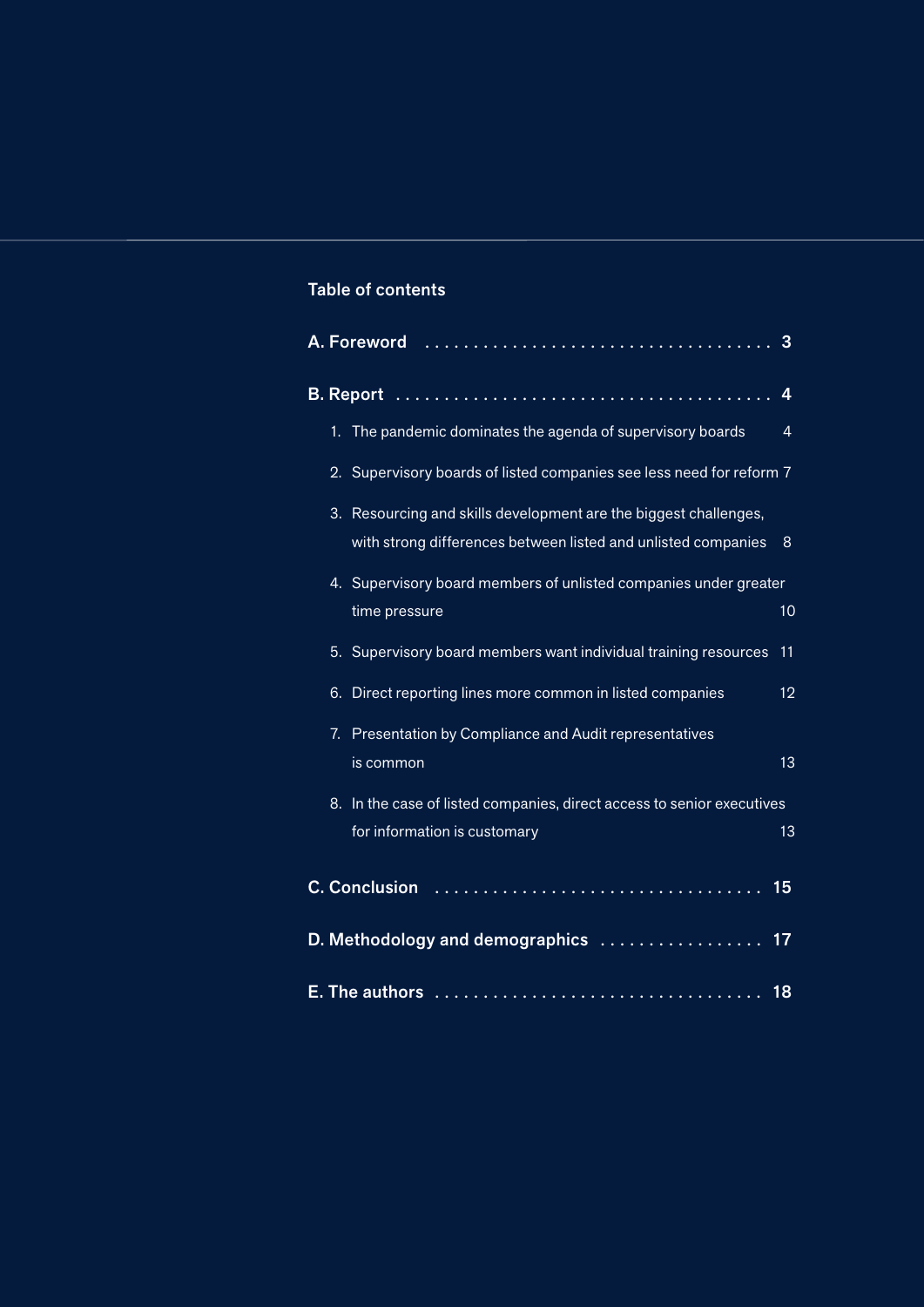# <span id="page-2-0"></span>A. Foreword

Despite the economic recovery that is now underway, the after-effects of the Covid 19 pandemic continue to have a significant impact on most companies. Their supervisory boards also have a special role to play in dealing with these challenges.

But which topics are setting the agenda besides the pandemic and its aftermath? Where do supervisory board members see a need for legislative reform, particularly in light of the federal elections, to improve the framework for their supervisory board activities and what are the greatest challenges awaiting supervisory board members?

Together with the Arbeitskreis deutscher Aufsichtsrat (AdAR) e.V., we examined these and many other questions in this year's Supervisory Board Study. You can see the results below.

**Daniela Favoccia** Partner Hengeler Mueller

**Simon Patrick Link** Partner Hengeler Mueller

**Stefan Siepelt**

Partner LLR, Board of Directors AdAR e.V.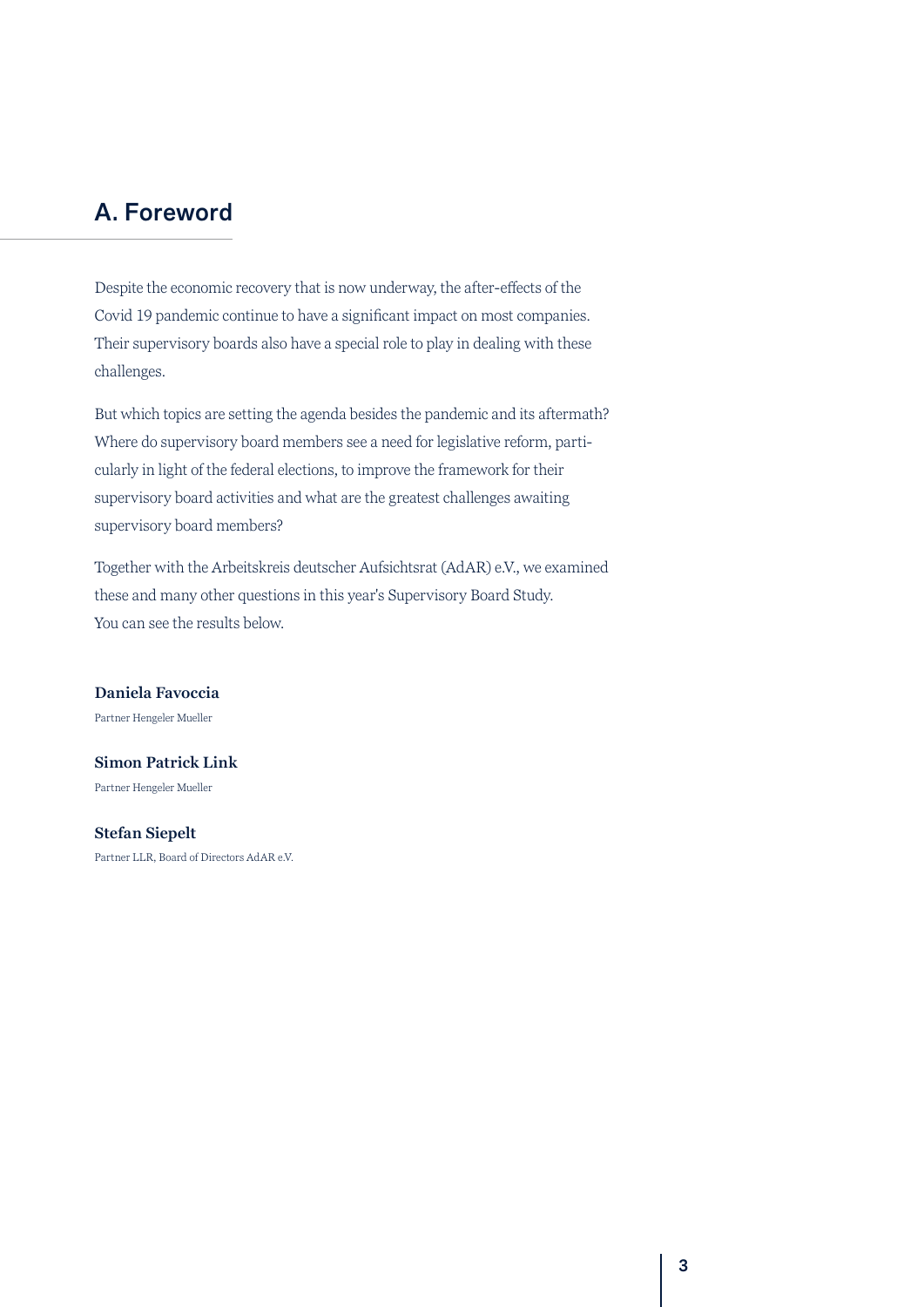## <span id="page-3-0"></span>1. The pandemic dominates the agenda of supervisory boards

When asked about the most important topics this year, it becomes clear that although the pandemic and the fight against its after-effects are at the top of the supervisory board's agenda, other important topics have not diminished.





 *Note: The values used in the study document are subject to rounding. Furthermore, statements with "no information" were omitted to provide greater clarity. Therefore, in some cases, totals deviating from 100 per cent may result. In addition, not all participants answered every question, so the numbers of respondents for individual questions may vary.*

according to stock exchange listing

"Relevant" and "very relevant"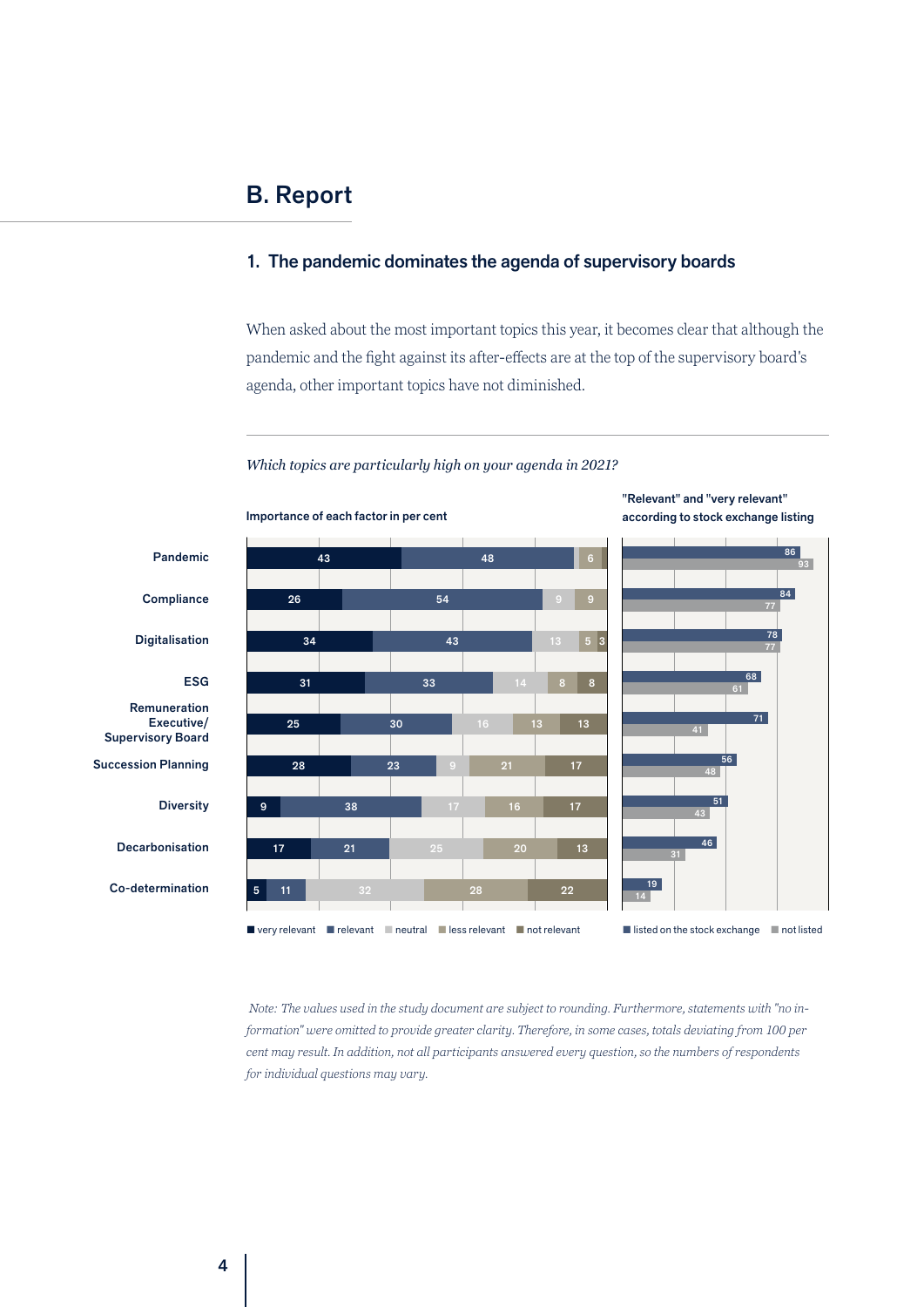90 per cent of survey participants rate the pandemic and the management of it as relevant or very relevant. Although the most severe economic impact is limited to certain sectors and the economic recovery had already begun by the time of the survey, the past state of emergency remains the central item on the agenda of supervisory boards.



*Is the organisation of your supervisory board fully prepared for crisis management?*

This is particularly interesting in relation to the issue of supervisory board crisis management capabilities. More than three quarters of all supervisory board members surveyed gave their organisation good or very good scores. This means that the situation has improved since our 2020 supervisory board survey, in which 70 per cent of respondents (i.e. five percentage points less), reported that their supervisory board organisation had the best possible or good crisis preparation status.

Compliance issues are also high on the agenda, not least because of the Wirecard scandal, which is likely to have made many committee members particularly sensitive. 80 per cent of respondents attach particular importance to compliance on their supervisory board agenda.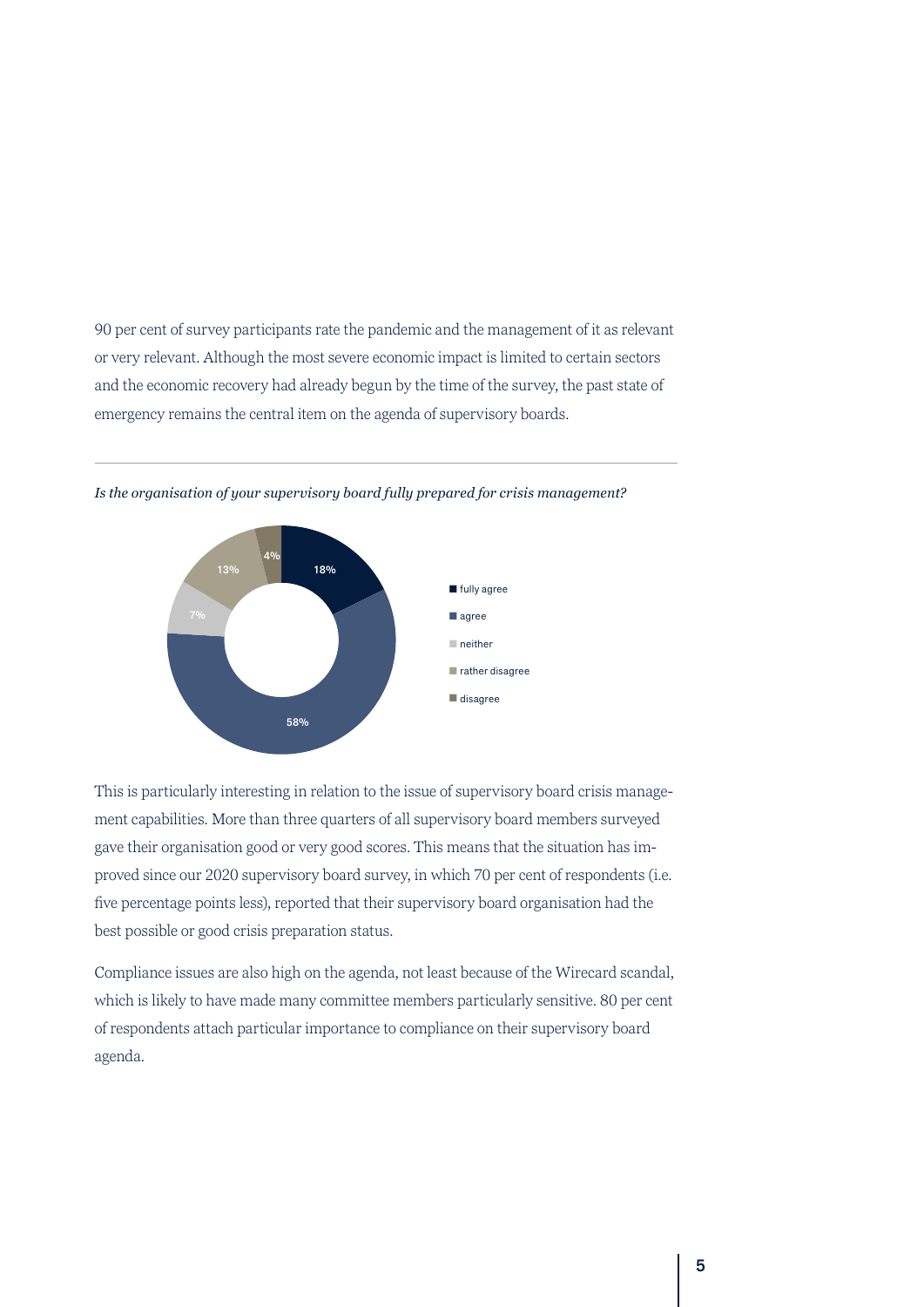They are closely followed by issues concerning the future of the economy. For example, 77 per cent of the supervisory board members surveyed consider the topic of digitalisation to be important or very important. Of course, the pandemic may have played a part here as well, since many companies have implemented short-term digitalisation programmes or prioritised existing initiatives in the context of business closures, remote working and supply chain disruptions.

This is followed by environmental social governance (ESG) aspects (64 per cent), remuneration issues with regard to the executive board and supervisory board (55 per cent), succession planning (51 per cent), and diversity (47 per cent). Despite intense public debate, decarbonisation (38 per cent) lags well behind.

Overall, the supervisory boards of listed companies attach higher significance to almost all agenda topics than the representatives of non-listed companies. In particular, the issues of executive and supervisory board remuneration and decarbonisation stand out, with 71 per cent and 46 per cent of supervisory boards of listed companies, respectively, considering them relevant. However, the comparable figures for the boards of non-listed companies are notably lower - only 42 per cent and 31 per cent, respectively. Diversity, compliance and ESG are also rated as more important in the supervisory boards of listed companies, with differences of around 9 and 7 percentage points, respectively.

Overall, this seems to reflect the greater legal requirements for listed companies and increasing demands from the capital markets for socially responsible conduct by organisations.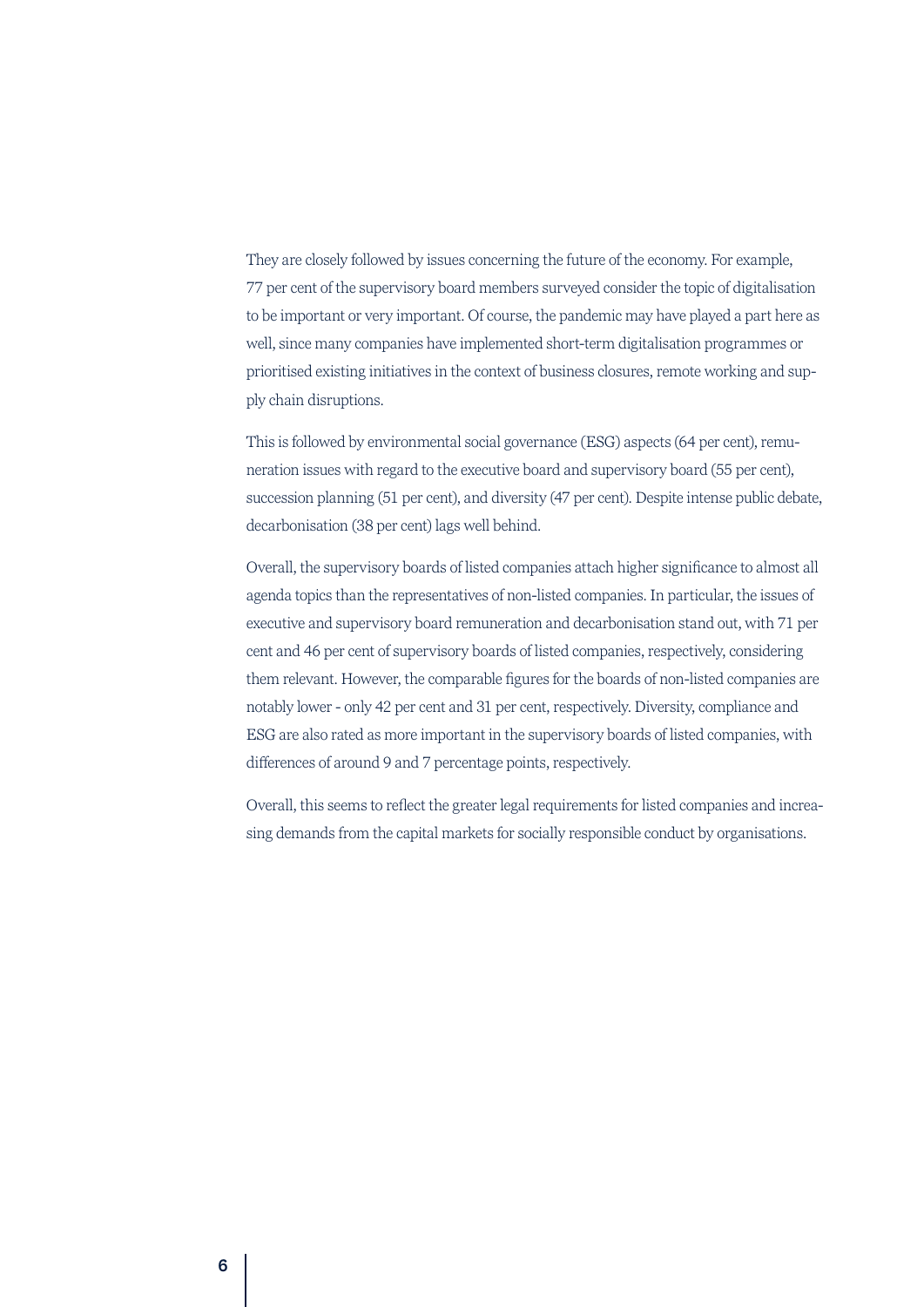## <span id="page-6-0"></span>2. Supervisory boards of listed companies see less need for reform

The supervisory board members surveyed see a clear need for reform in the legal framework of their activities. The highest level of consensus is on the topic of professionalisation, which 76 per cent consider to be very relevant or relevant. This is followed by support for the supervisory board - for example, in its own budget and the possible commissioning of experts at 66 per cent, the independence of supervisory board members at 57 per cent, and tasks of the supervisory board at 52 per cent.

*On which topics do you see a need for reform with regard to the legal framework of supervisory board activities?* 



Importance of each factor in per cent



Professionalisation

Support of the Supervisory Board

Independence of the supervisory boards

Tasks of the Supervisory Board

Role of the Chairman of the Supervisory Board

Internationalisation

Investor Contacts

Supervisory Board **Committees** 

 $\blacksquare$  very relevant  $\blacksquare$  relevant  $\blacksquare$  neutral  $\blacksquare$  less relevant  $\blacksquare$  not relevant

 $\blacksquare$  listed on the stock exchange  $\blacksquare$  not listed 28 29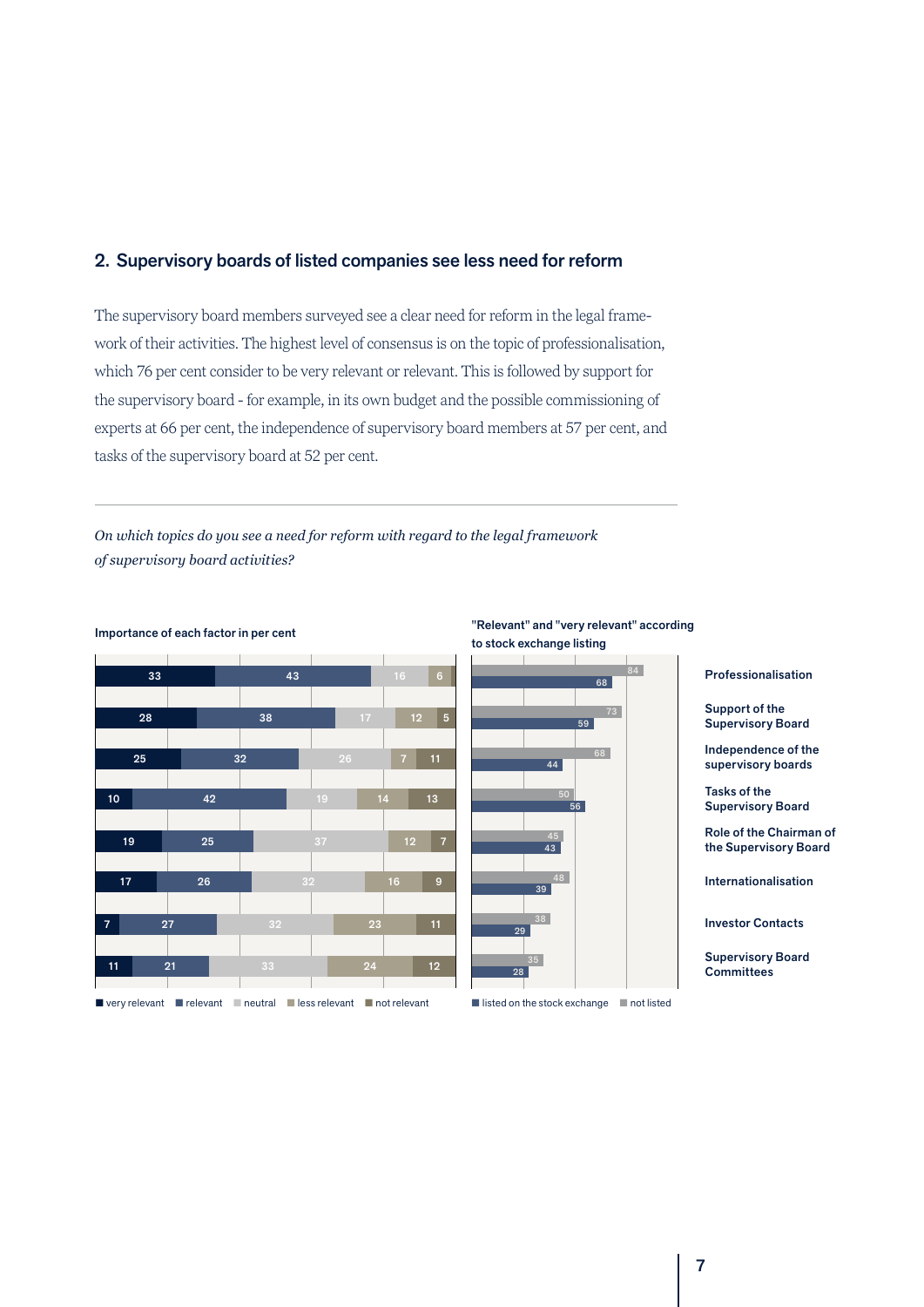<span id="page-7-0"></span>The biggest difference between responses from listed and non-listed companies relates to the independence of supervisory board members: 68 per cent of non-listed companies perceive the need for reform as relevant or very relevant, while only 44 per cent of respondents from listed companies agree. The need for reform in terms of professionalisation is also particularly relevant for the supervisory boards of non-listed companies: 84 per cent of supervisory board members attach high importance to this, compared to 68 per cent for listed companies. There were also significant differences in the need for reform with respect to the level of support required by the supervisory board and treatment of investor contacts: 14 and 9 percentage points higher, respectively, for supervisory board members of unlisted companies compared to supervisory board representatives of listed companies.

## 3. Resourcing and skills development are the biggest challenges, with strong differences between listed and unlisted companies

When asked about the biggest challenges for the work of the supervisory board, one topic clearly dominates – the adequacy of resources, to which 67 per cent of committee representatives attach special weight. This is followed by various aspects such as qualification, efficiency of supervisory board work and professionalisation of supervisory boards, which are considered relevant or very relevant by 65, 65 and 57 per cent of respondents, respectively.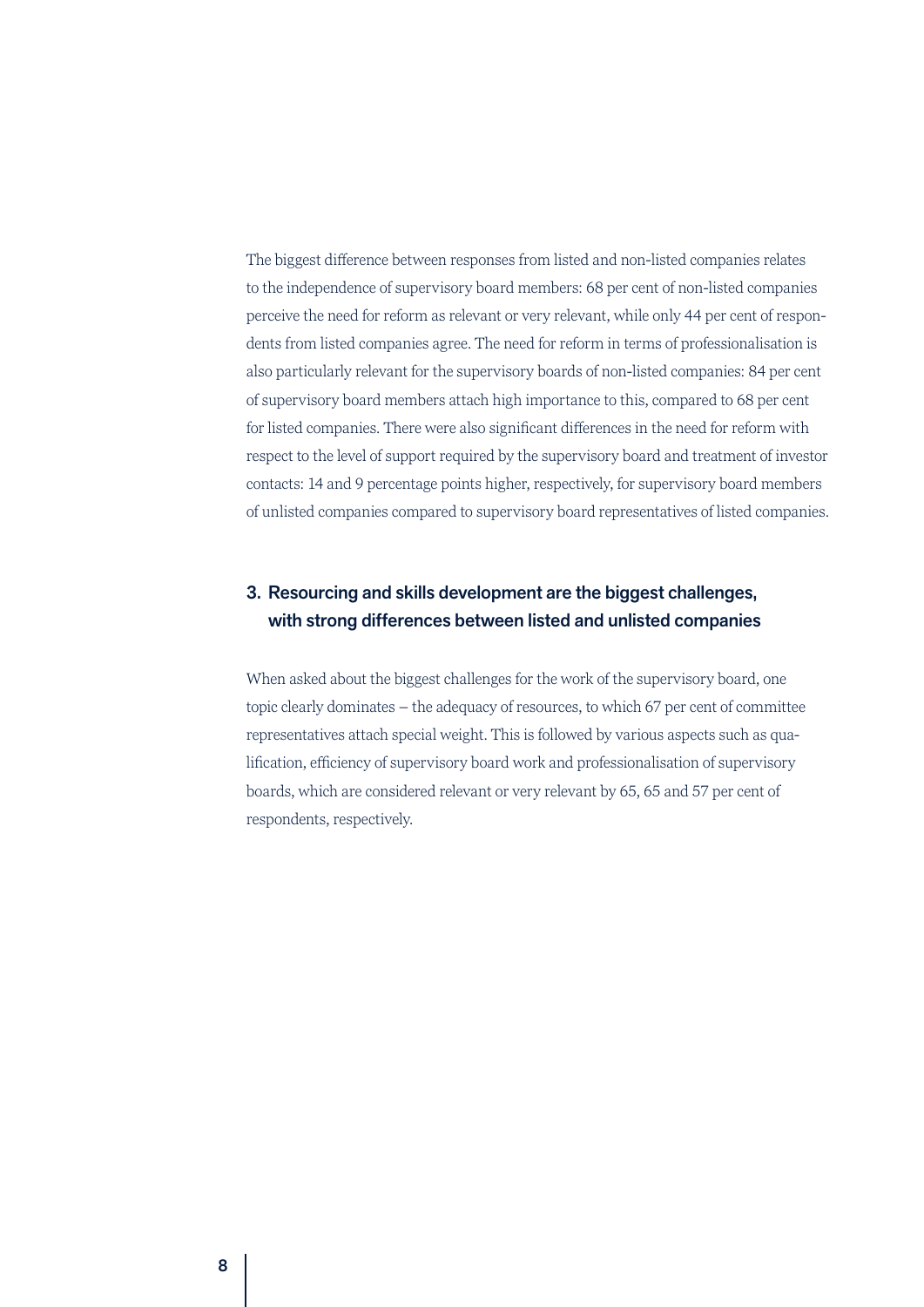



However, there were some significant differences between listed and unlisted companies in several aspects. These were particularly strong in professionalisation, efficiency and qualification. 71 per cent of supervisory board members from non-listed companies perceive the efficiency of their organisation as one of the biggest challenges, compared to only 57 per cent of the representatives of listed companies. For professionalisation, the discrepancy is even higher at 69 per cent (unlisted) and 43 per cent (listed). Linked to this is qualification, which 68 per cent of supervisory board members from non-listed companies perceive as challenging. For listed organisations, the figure is 61 per cent, while a quarter of supervisory board members surveyed see no challenge in qualification.



9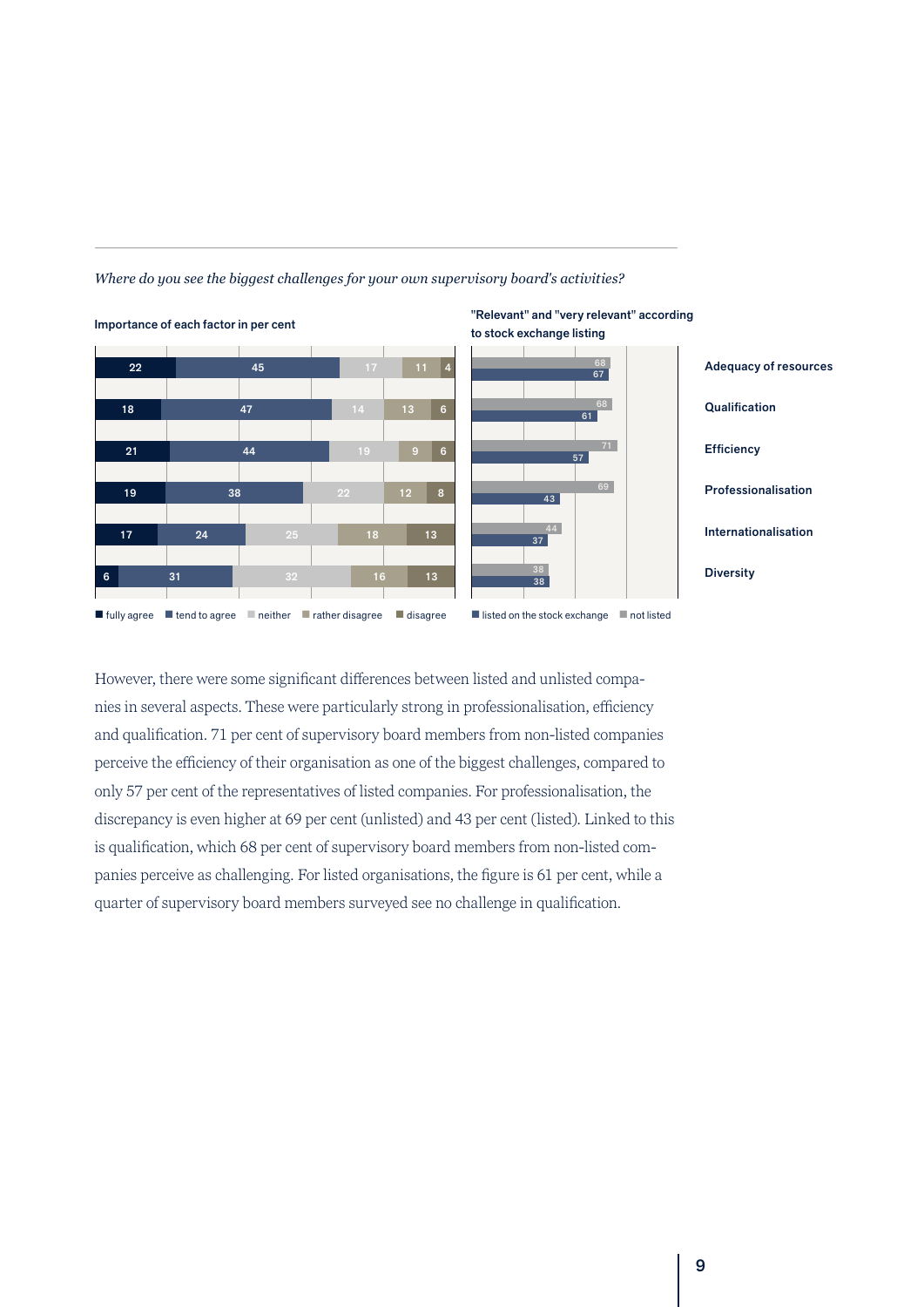# <span id="page-9-0"></span>4. Supervisory board members of unlisted companies under greater time pressure

Even though the resources available to the supervisory board are predominantly rated as challenging (see point 3), the supervisory board members surveyed were largely satisfied with regard to the time available for their work: 59 per cent agree that they have enough time. Again, however, there are major differences between the different types of organisation.

While 77 per cent of listed company representatives consider that they have sufficient time resources available for their respective activities, only 43 per cent of their colleagues from non-listed companies agree whereas 47 per cent of them think they have insufficient time resources.



### *Do you think that supervisory boards usually have sufficient time resources available?*



■ fully agree ■ tend to agree ■ neither ■ rather disagree ■ disagree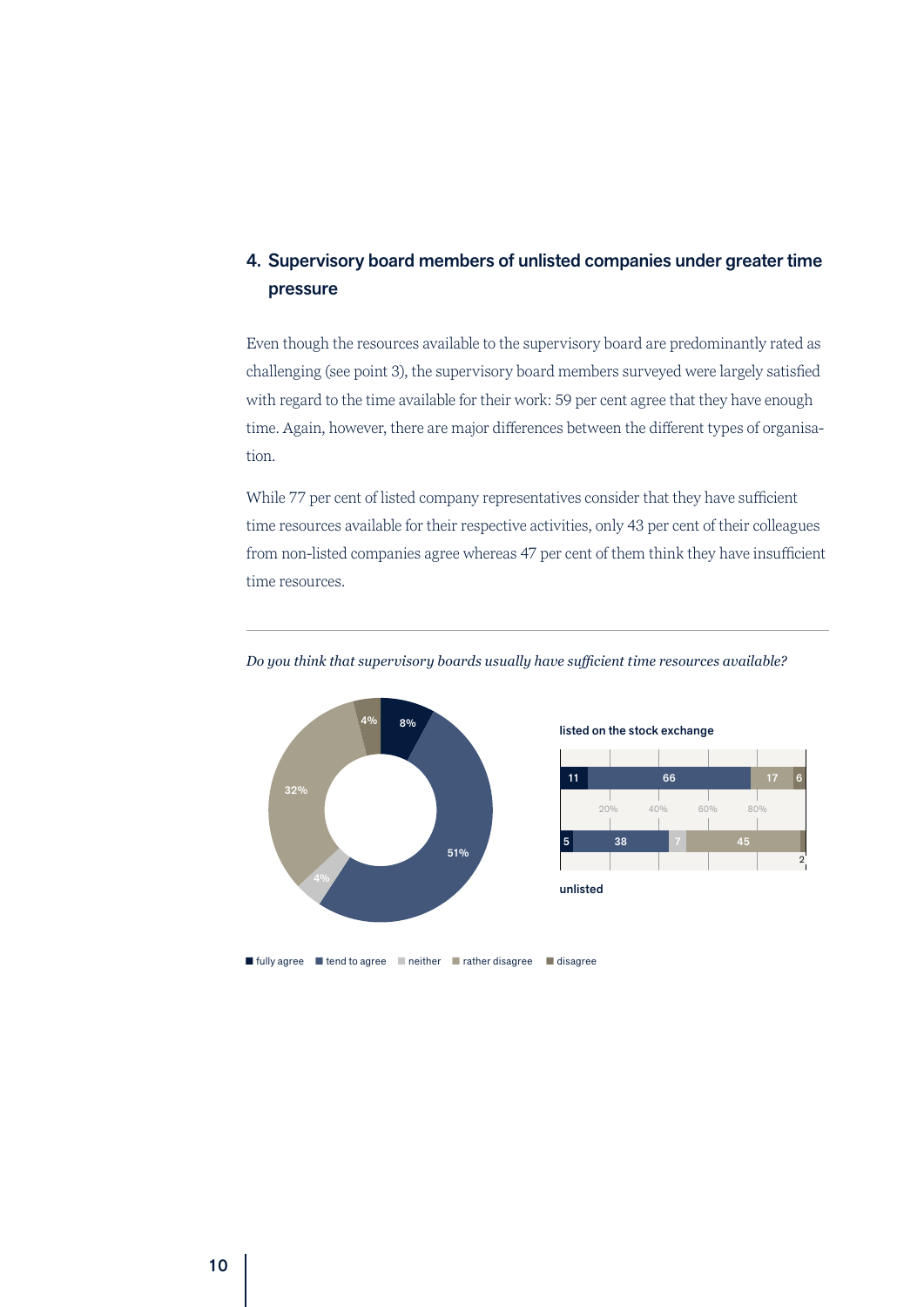## <span id="page-10-0"></span>5. Supervisory board members want individual training resources

Further major differences exist in possible training formats for supervisory board members.

Representatives of the supervisory bodies of listed companies give training for individual supervisory board members the same importance as company-specific training by the company itself, at 35 per cent each. Meanwhile, 24 per cent would like to see companyspecific training provided by external providers. By contrast, their colleagues from non-listed companies have a much stronger desire for individual development opportunities (49 per cent), or training by external providers (35 per cent). Internal training plays only a subordinate role at 12 per cent.

## *What further training opportunities would you like to have for your supervisory board activities?*



## listed on the stock exchange



■ Individual training opportunities for individual Supervisory Board members

- $\blacksquare$  Company-specific training by external providers
- $\Box$  Company-specific training by the company itself
- n Other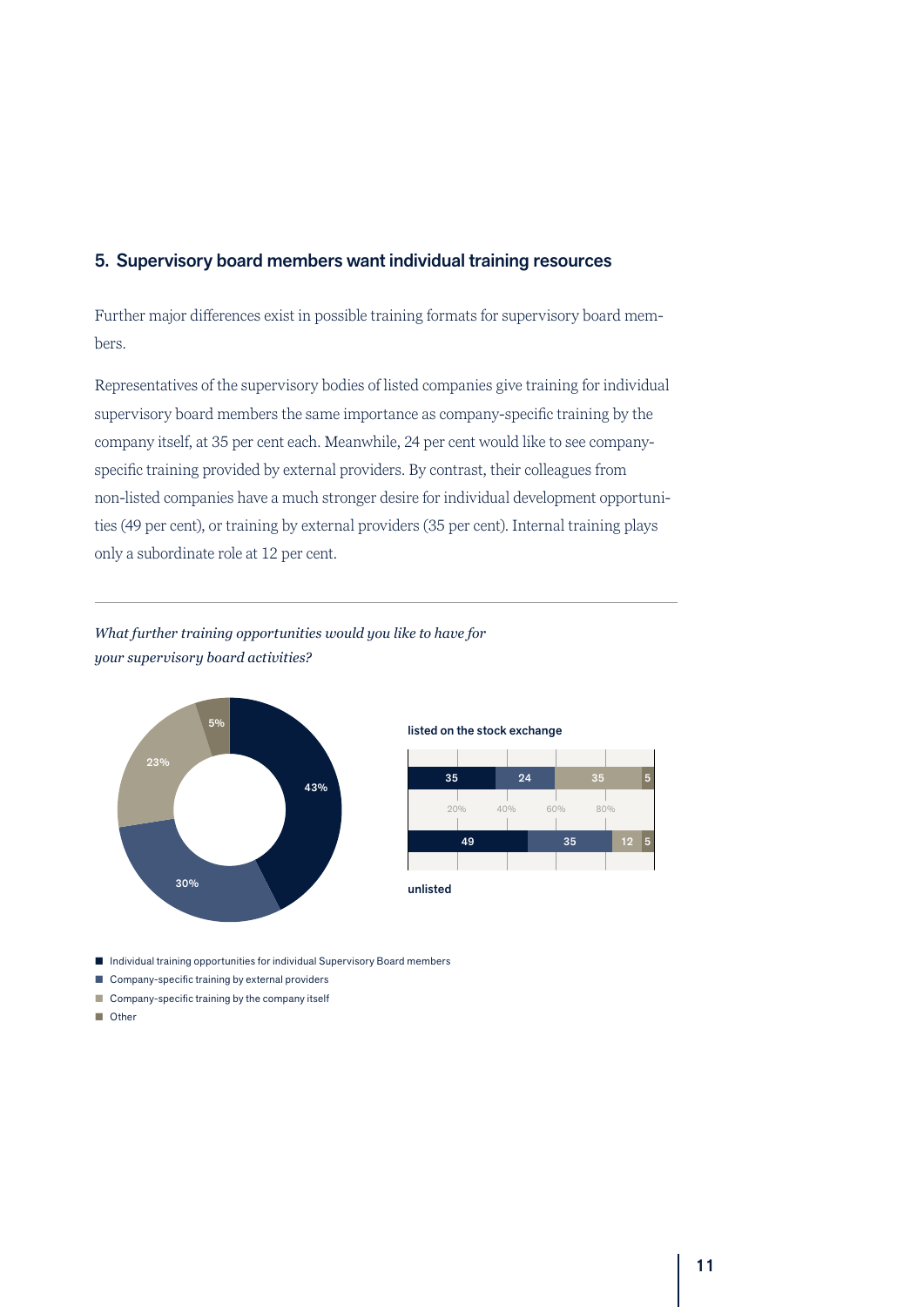## <span id="page-11-0"></span>6. Direct reporting lines more common in listed companies

A direct link between the supervisory board and compliance or audit, so that reports can be made directly to it from these departments, exists in 50 per cent of all companies surveyed. Again, there were differences between listed and unlisted companies, possibly resulting from different regulatory requirements and levels of organisational maturity. 65 per cent of the organisations listed have a corresponding "dotted line", while the figure for non-listed companies is only 37 per cent.

*Is there a so-called dotted line to your supervisory board (chairman), so that compliance and/or audit can also report directly to the supervisory board?*



### listed on the stock exchange

■ Yes ■ No

|                      | 65  |     | 35  |  |
|----------------------|-----|-----|-----|--|
| 20%<br>and the state | 40% | 60% | 80% |  |
| 37                   |     | 63  |     |  |
| unlisted             |     |     |     |  |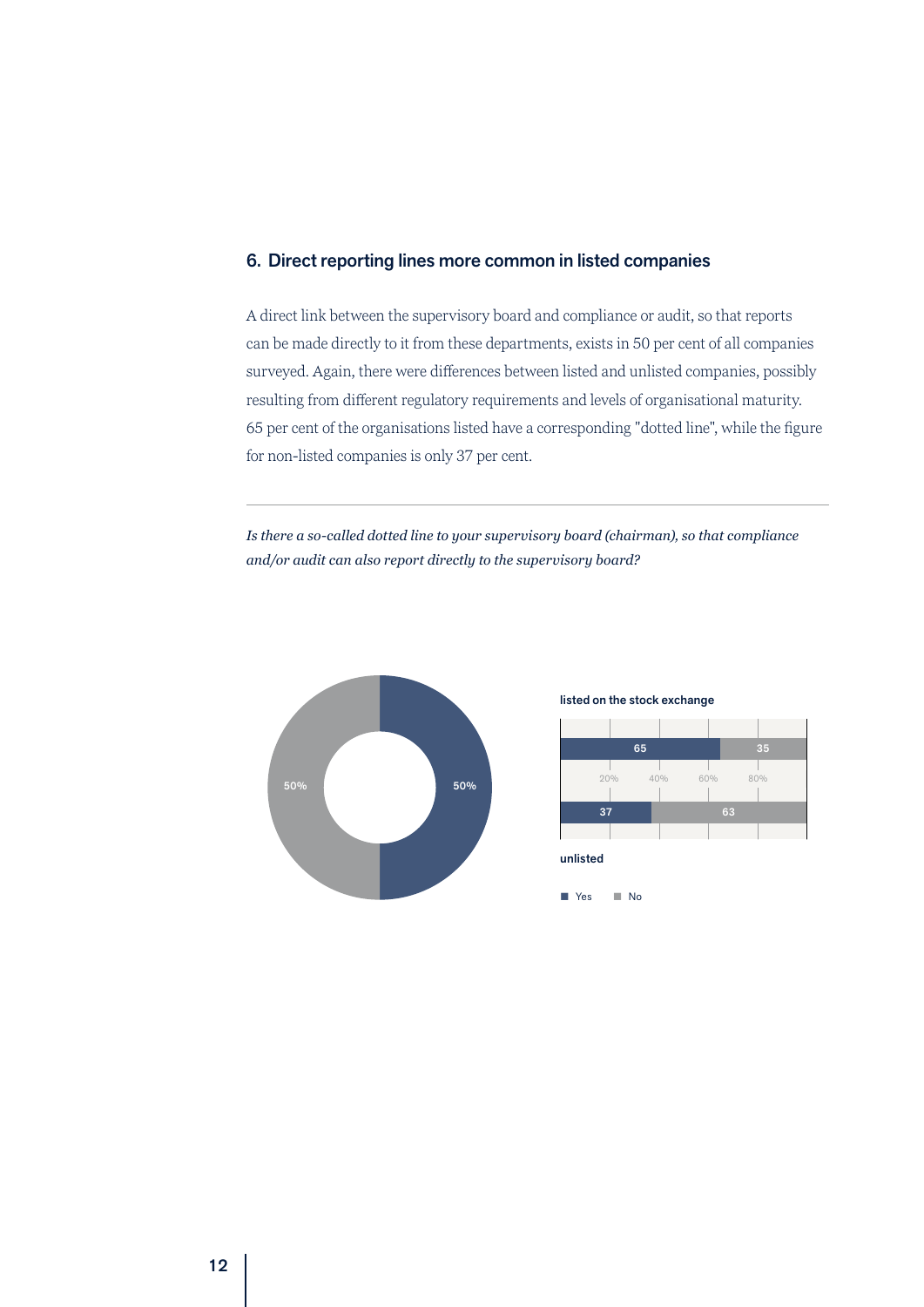## <span id="page-12-0"></span>7. Presentation by Compliance and Audit representatives is common

The differences are even clearer in the extent to which compliance and audit representatives present at least once a year to the supervisory board or audit committee. Overall, this is the case for around 75 per cent. While this applies for 94 per cent of listed companies, only 58 per cent of the supervisory boards of non-listed companies adopt such an approach.



*Do their representatives present to the supervisory board or audit committee at least once a year?*

# 8. In the case of listed companies, direct access to senior executives for information is customary

According to the Financial Market Integrity Strengthening Act (FISG), the chairperson of the audit committee will in future be able to obtain information directly from senior staff. When asked about comparable practices, around 21 per cent of supervisory board members surveyed confirm that the audit committee chairperson in their company can already contact senior staff directly for information, i.e. without involvement of the executive board. For almost 30 per cent, this is possible with the participation of the board, while for just under 12 per cent, the chairperson of the supervisory board can approach senior staff without involvement from the executive board.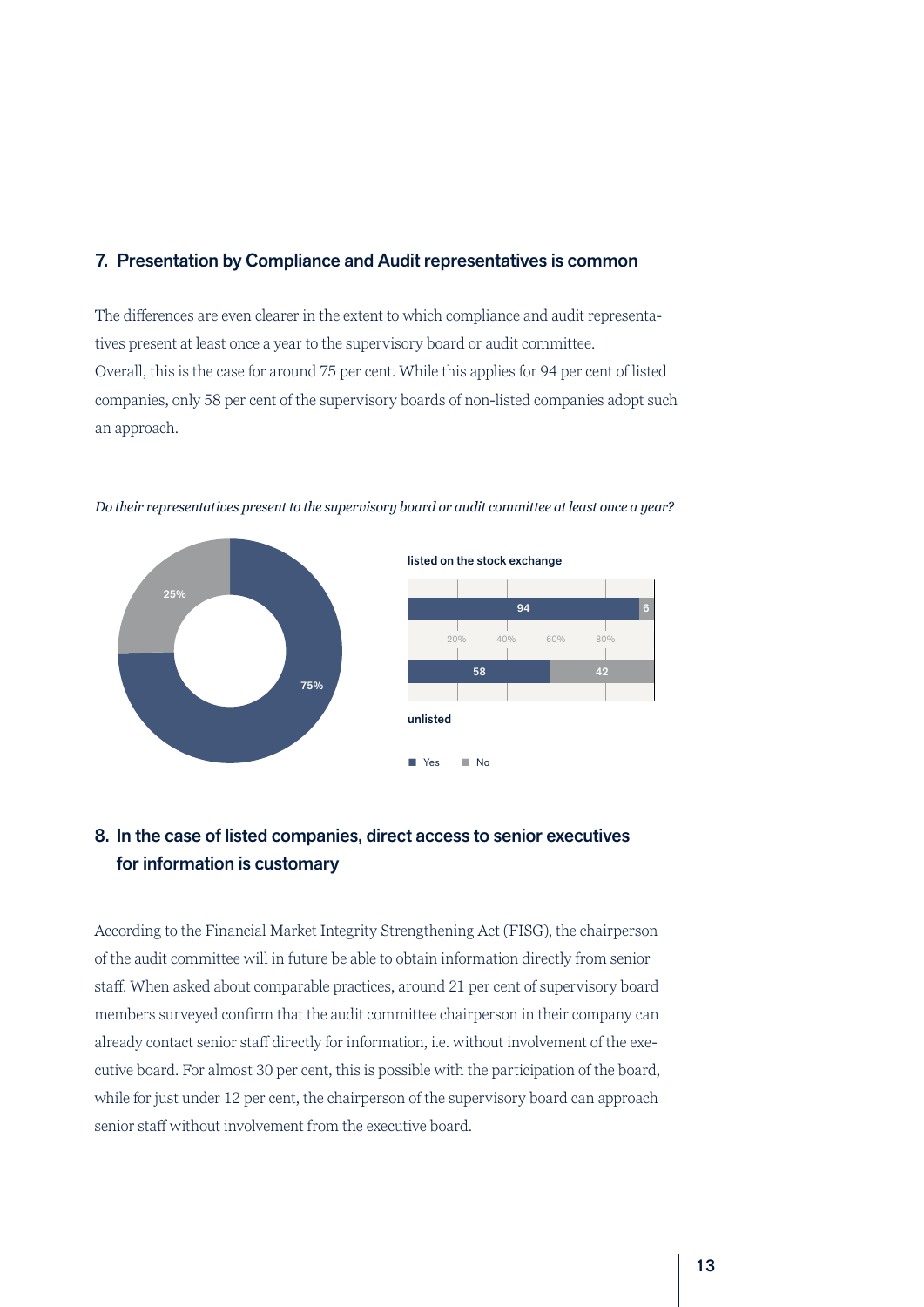*According to the FISG, the chairperson of the audit committee should be able to obtain information directly from senior staff. Does a comparable practice already exist in your company today and if so, by whom?*



 $\blacksquare$  No, there is not

■ Yes, but only with the participation of the Executive Board

n Yes, by the Chairperson of the Supervisory Board without participation of the Executive Board

■ Yes, by the Chairperson of the Audit Committee without involvement of the Executive Board

**n** Other

Here too, a closer look reveals clear differences between companies. While in 37 per cent of listed companies, the audit committee chairman can consult senior executives with requests for information, in unlisted companies this is only 7 per cent. In more than 31 per cent of listed companies, this is also possible with the participation of the executive board (unlisted companies: 29 per cent). By contrast, at just under 6 per cent (17 per cent for non-listed companies), obtaining information from the supervisory board chairperson without executive board participation is less common for listed companies.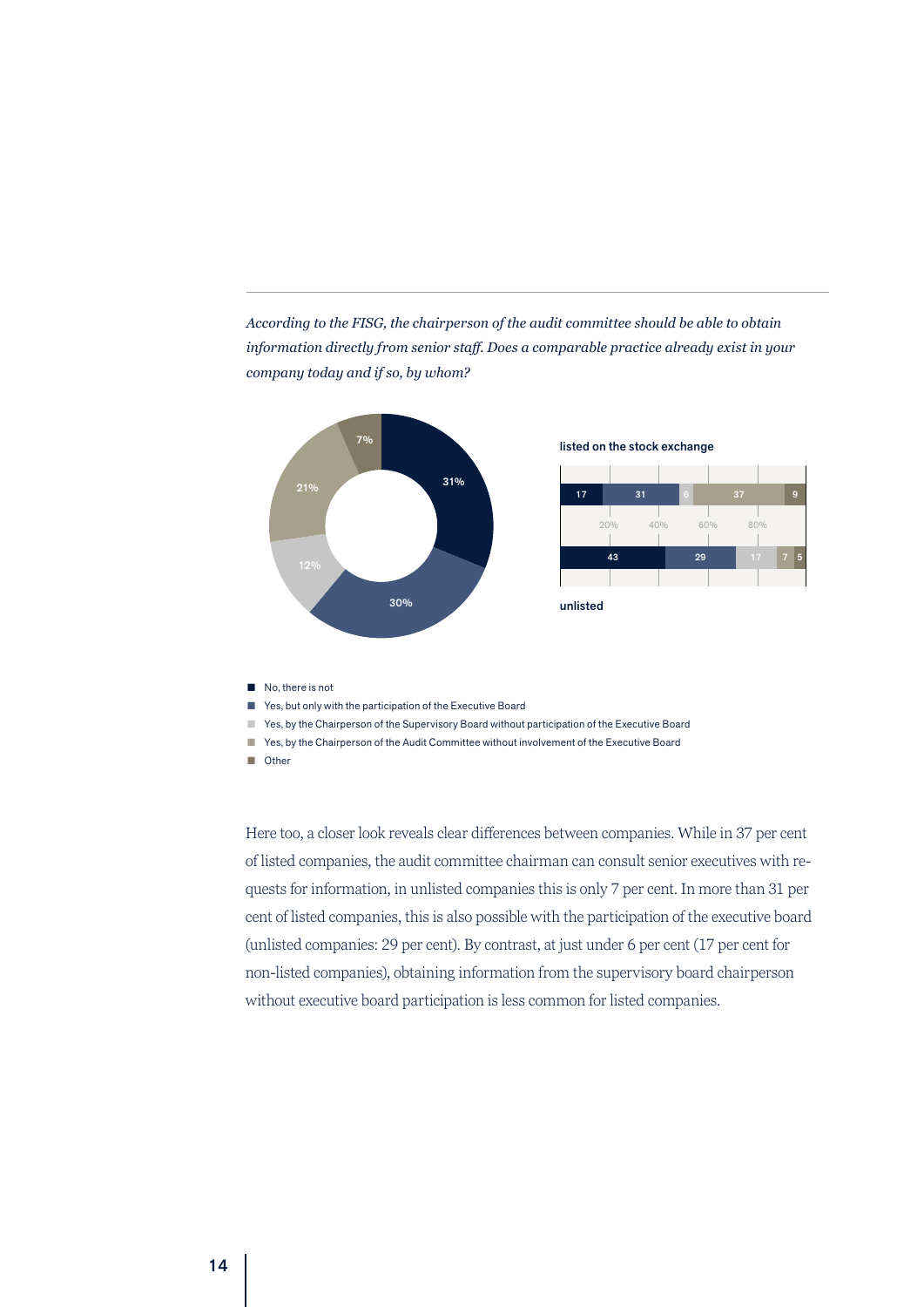# <span id="page-14-0"></span>C. Conclusion

The survey provides an interesting snapshot. The supervisory board interviewees are still very busy coping with the enduring legacy of the pandemic. In principle, they continue to see their organisations as well-equipped.

Notwithstanding this, it is clear that the capital markets ensure that listed companies (have to) align their agenda more closely with public discourse. Compliance issues, for example, not only continuously fill the business media, they also rank second on the supervisory board agenda. The highest corporate supervisory body has therefore made compliance with the law a top priority, alongside digitalisation, which directly follows in importance. For many companies, these are clearly survival issues. The fact that supervisory boards increasingly regard compliance as a matter of top priority is also shown by the fact that half of the companies – almost twice as many listed as non-listed companies - have already established a reporting line from the compliance or audit department directly to the supervisory board. In this context, compliance and audit representatives present at the supervisory board or audit committee at least once a year in almost every listed company. Representatives of non-listed companies therefore have a lot of catching up to do here and likewise with obtaining information directly from senior staff by the Chair of the Audit Committee.

The qualification and professionalisation of supervisory boards are also important to the survey participants. Representatives of the supervisory board of listed companies give the same importance to training for individual supervisory board members as to own company-specific training.

Supervisory board members from unlisted companies clearly prefer individual development opportunities or training from external providers. Notably, supervisory boards, especially of unlisted companies, see the need for the legislator to take action.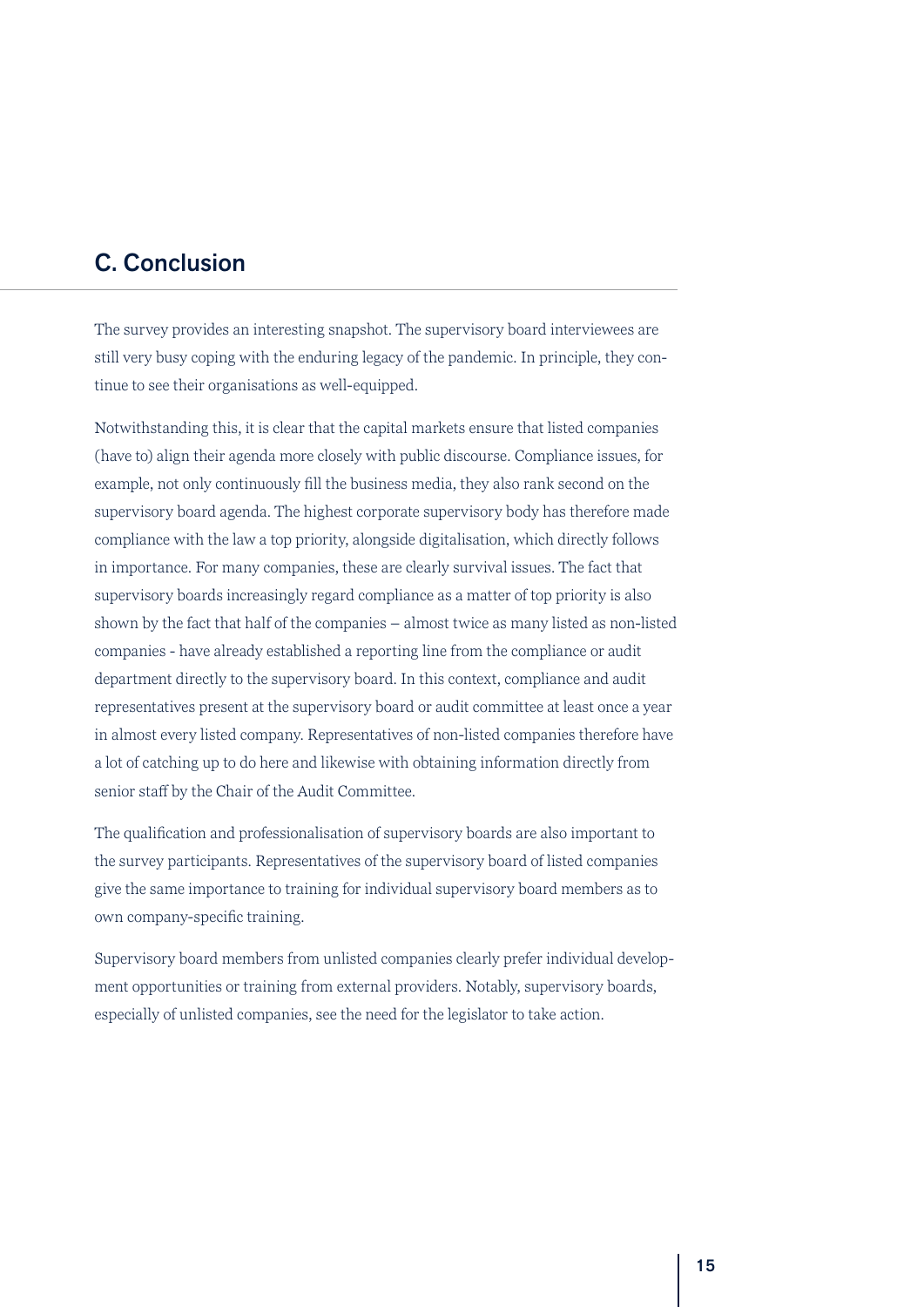This is a clear sign that respondents do not rely on self-regulation of the economy alone but wish for stronger legislative direction.

The biggest challenge for the activities of the supervisory board is adequacy of resources. Here, respondents would like to see the supervisory board strengthened, including through legal initiatives, with the aim to receive their own budgets and the ability to engage external experts.

The study shows the changes taking place in German supervisory boards. Companies as well as investors and legislators should note the signals and follow appropriate trends constructively and energetically.

.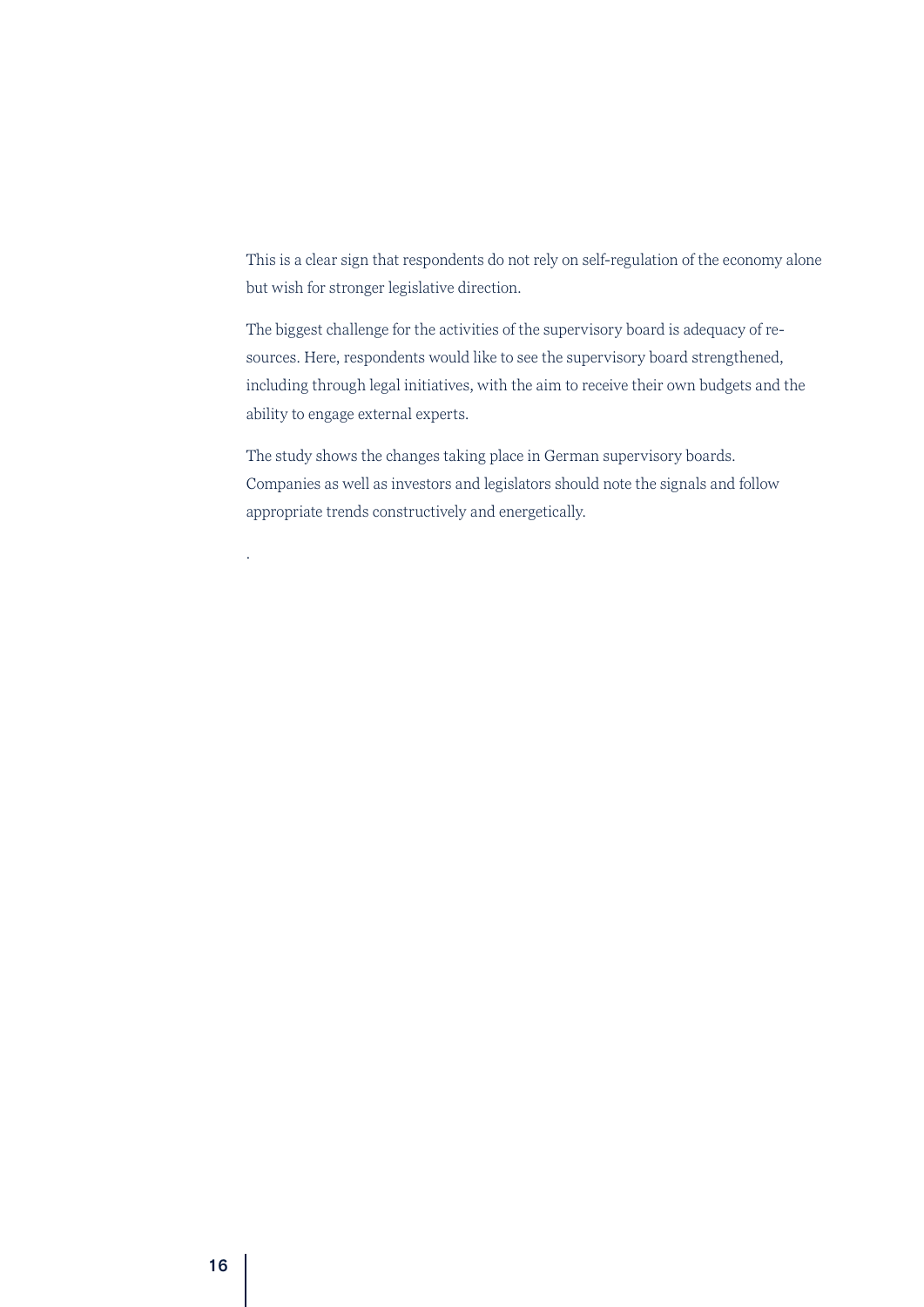# <span id="page-16-0"></span>D. Methodology and demographics

The survey was conducted between 16 April and 31 May 2021. Over 500 supervisory board members were contacted by e-mail with a request to complete an online questionnaire: 92 of them took part in the survey.

## *Is the company on whose board you serve listed? If so , which index or stock exchange segment does the company belong to?*





*Indices and stock exchange sections refer to listing before 1 September 2021*

*What is the turnover of the company on whose board you serve?*





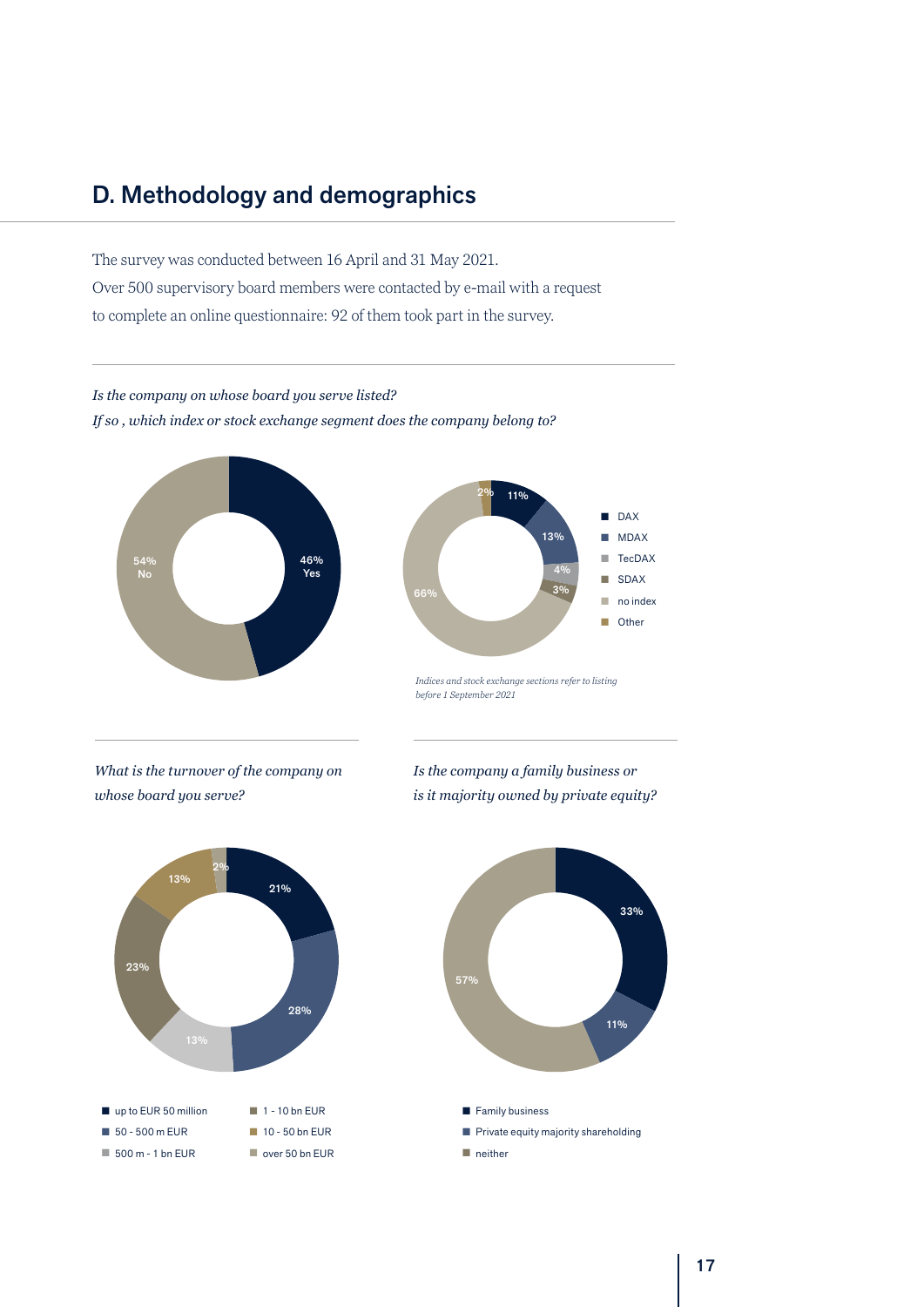# E. The authors

<span id="page-17-0"></span>

**Daniela Favoccia** is a partner at Hengeler Mueller in Frankfurt am Main, Germany. She advises large and medium-sized companies and their shareholders in all areas of corporate law and M&A transactions. She is a member of the Commission Regierungskommission Deutscher Corporate Governance Kodex.

daniela.favoccia@hengeler.com



**Simon Patrick Link** is a partner at Hengeler Mueller in Munich, Germany. He advises companies, their executive boards and supervisory boards as well as investors on corporate, group and capital market law. His main practice areas include advice on governance, reorganizations and capital market transactions. **simon.link@hengeler.com**



**Stefan Siepelt** is Executive Director of the German Working Group Association for Supervisory Board Members (Arbeitskreis deutscher Aufsichtsrat - AdAR e.V.) as well as lawyer and honorary professor of business law and Managing Director of the "Institute for Compliance and Corporate Governance" at the University of Applied Science in Cologne, Germany (Rheinische Fachhochschule Köln).

**stefan.siepelt@llr.de**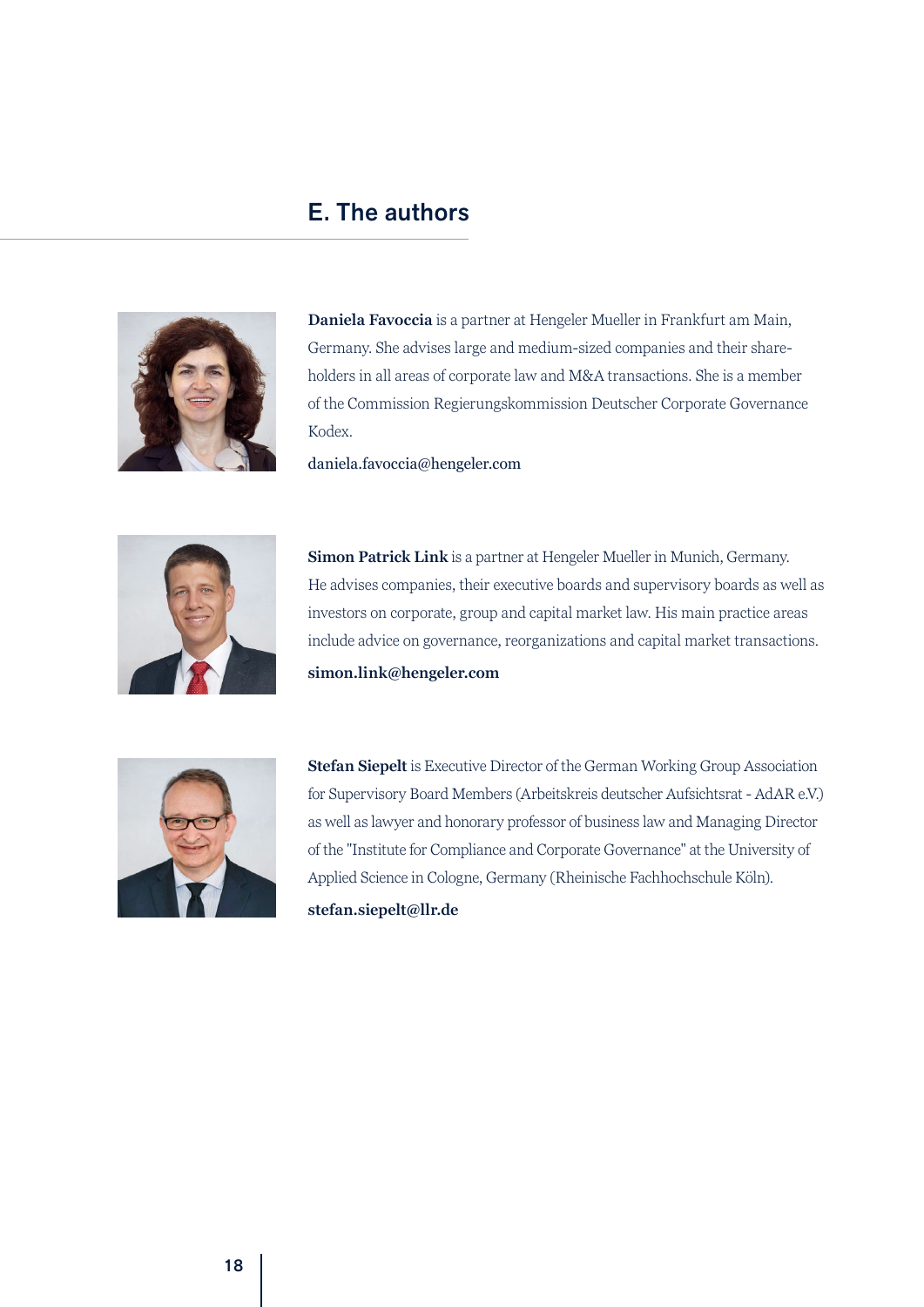# Hengeler Mueller

## Partnerschaft von Rechtsanwälten mbB

| <b>MUNICH</b>         |
|-----------------------|
| Leopoldstrasse 8 - 10 |
| 80802 Munich          |
| T+49893833880         |
|                       |

## DÜSSELDORF

FRANKFURT

Benrather Strasse 18-20 40213 Düsseldorf T +49 211 8304 0

## LONDON

**BRUSSELS** 

1000 Brussels T +32 2 7885 500

Square de Meeûs 40

 $6XH$  $0660$ 

| Bockenheimer Landstrasse 24 | '30 Cannon Street |
|-----------------------------|-------------------|
| 60323 Frankfurt             | London EC4M 6X    |
| $T + 4969170950$            | $T + 4420742906$  |

## www.hengeler.com

# Arbeitskreis deutscher Aufsichtsrat e.V.

Mevissenstrasse 15 50668 Köln T + 49 221 55 400180